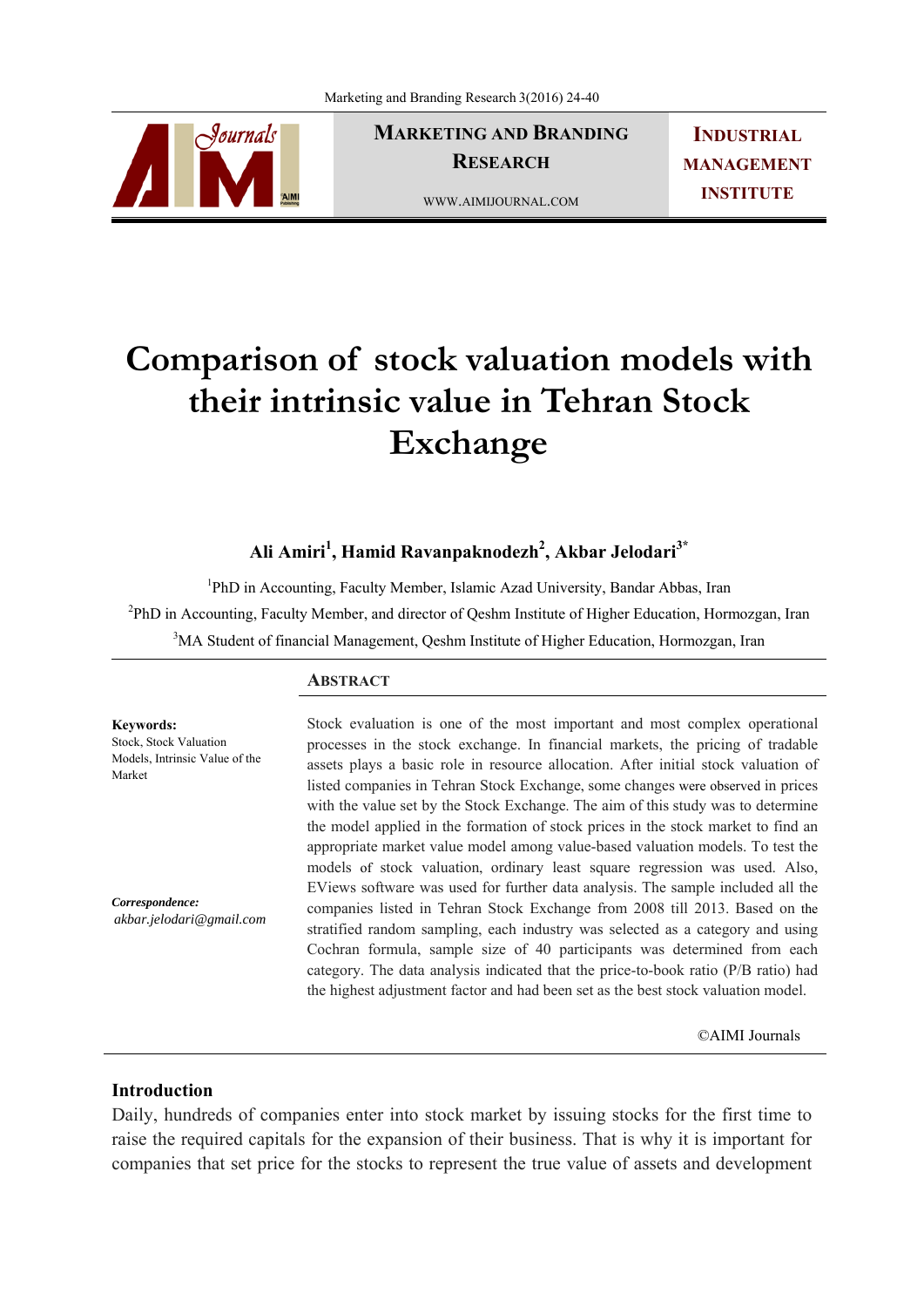and growth opportunities in the future. This is despite the fact that the studies done by many researchers in the field of issuing securities, especially stock indicate; they state that the price set for the companies' stocks and securities with their intrinsic value is not favorable and makes investors to increase their profits in short term by buying stocks of the company and subsequently benefit from abnormal rate of returns. It is clear that this issue apart from distorting the market performance brings large losses for the enterprises issuing stocks.

 Changes in stock prices are the most important topics of interest for every investor. Investors who invest for long-term goals are sensitive to changes of stock price and react to them. Change in prices is an important and effective source of information for assessing firms' situation, evaluating comparatively other enterprises, estimating managers' performance, and most importantly is influential in investment decisions.

 Fluctuation of stock price on the stock exchange is ordinary and necessary. The stock price is affected by many factors including internal and external organizational factors and each of these factors affect it differently. Predicting price changes requires behavioral patterns of stock prices. If the behavioral patterns be detectable, shareholders with an assessment of their stocks and other stocks in the market can choose the best stocks; and consequently, they can keep, sell, or partly replace their stock with other stocks. Investors deserve to receive timely, relevant, and effective information. Changes in stock prices are an important source of information and help them to evaluate the entity's situation and managers' performance and decisions. So the most important thing for companies and investors is to predict price changes.

 In the 60s, studies were done to predict prices, find the impact of information on prices, on stock market behavior, and finally it was aimed to find out how to change the price and the relationship of these changes in capital market. The result of this research led to the creation of a hypothesis about how the capital market functions as the efficient market. The aim of this study was to assess the reaction of the stock market in the acquisition and processing of information and the urgent impact of information on the stock price without a certain tendency.

 Market efficiency hypothesis is the result of Fama's research (1991) which confirms the lack of correlation between the prices and it is because of the full and unbiased distribution of information in the market and no relevant information should be overlooked. Since the introduction of the above hypothesis, the capitalist countries gave special attention to efficient capital market. In such a situation (functioning of the market), the price of securities will be determined fairly and investors will gain more confidence. Otherwise, when there is lack of effectiveness, it is possible to predict the price and consequently make a group to benefit at the expense of others through transactions process. Note that the efficiency issue is not just black or white. The market is not perfectly efficient or completely inefficient.

 For the development of stock exchange as an organized institution for the capital market, the behavior of stock prices is an important issue for buyers, brokers, stock managers, and government. Therefore, there is an urgent need to understand the underlying factors explaining the price of these assets. Financial theory states that the value of a stock is equal to the present value of its expected earnings. The ambition to apprehend the stock pricing in the lack of a uniform and same set of variables which are illustrative for future assumed results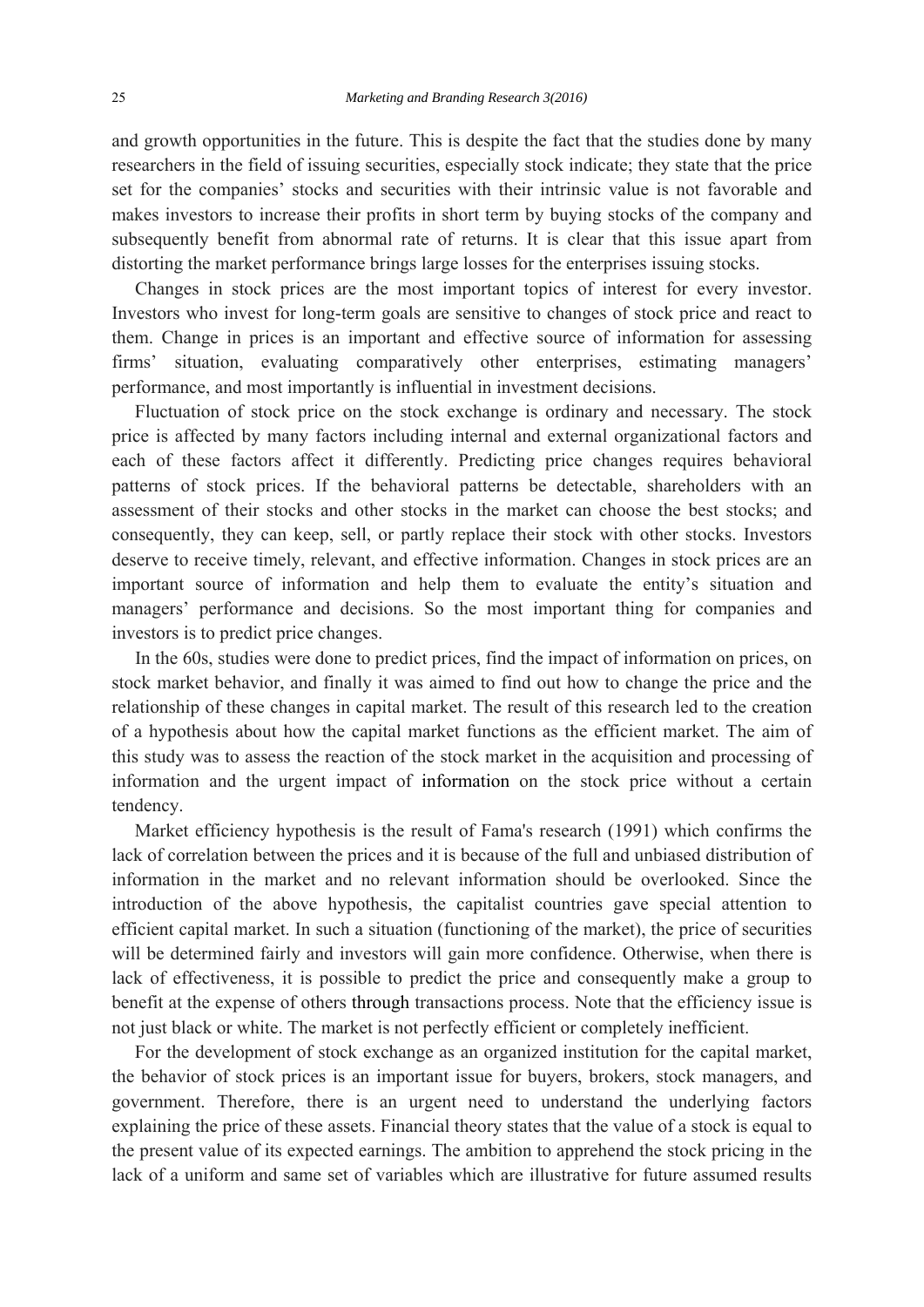lead to quick appearance of stock valuation models while nearly all stock valuation models and frameworks are based on a theoretical framework. In today's world, privatization and turning vastly towards buying and selling stocks requires extensive research in the field of finance and accounting. One of the key areas is the studies done to determine the factors affecting stock prices. Iran's stock market is increasingly growing and it is one of the most important mechanisms in the development of the economic structure and its importance is growing day to day. One reason for the continuous increase of companies listed in the stock exchange is the government's privatization policy with the aim of reducing state administration and transferring state-owned enterprises to the private sector. Another reason relates to non-member private enterprises which try to achieve acceptable management standards and financial reporting as soon as possible to gain access to this large capital market. In other countries, the companies that want to determine the value of stocks and sell their stocks to the public use the services offered by the financial institutions and investment banks. In Iran, due to the nascent capital market and the lack of investment banks, Tehran Stock Exchange is practically responsible for determining the base price. Any inaccuracy in this stage can lead to disastrous results.

 In the case of licensed companies, the stock must be priced by the valuation or pricing committee of the stock exchange and the prices must be released later on. But often after a short time, automated process of stock price formation in the stock exchange which is due to the supply and demand of stocks as well as expectations of shareholders and investors causes significant changes in the price offered by the pricing committee. As a result, stock prices face significant rise or fall in the market. It seems that this is due to the inconsistency between the valuation models used in the pricing committee of stock exchange with governing thought and conditions in market. The aim of this study was to compare the price of stocks in Tehran Stock Exchange with the prices obtained from theoretical models of stock valuation. In this study, variables such as earnings per share, net profit margin, the percentage of dividend, beta, dividend growth rate, benefits paid, and the economic environment are tested. This research can be used by individuals, institutions and different organizations. The organizations which use the results of this research are Stock Exchange, investment companies, finance companies, brokerage firms, creditors, banks, and shareholders. The government is one of the main beneficiaries which for privatizing and transferring the stateowned shares need a model of determining the price of the stock in a way that both sides (government and buyer) could make profit. Investors buy stocks in the pursuit of higher returns than other investment opportunities. In this regard, the main factor for the transfer of capital stock is the price of the securities offered in stock exchange which are determined at the outset. In inefficient markets, prices of the day on securities are highly far from their inherent price and the information distributed in the market does not affect the price of securities. This means that in such a market, systematic investment decisions and allocation of capital requires stock valuation using valid scientific methods; because the market price is not trustable or at least discovering price in short-term cannot be achieved due to the fluctuation and unrealistic price in the market.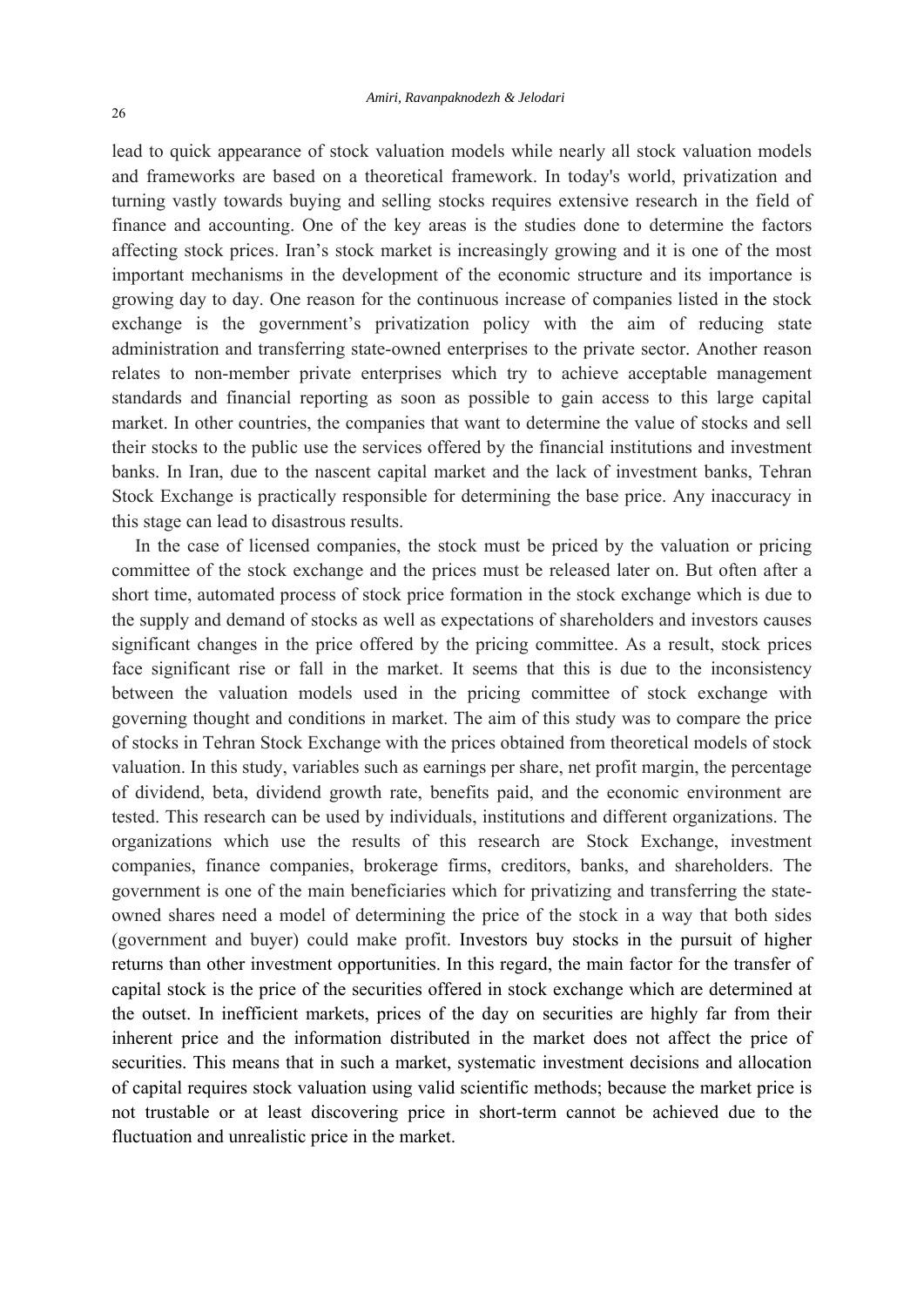Privatization and stock valuation of companies subject to transferring capital stock are two important issues on the country. In recent years in many countries regardless of the level of development and the political situation, the wide range of public sector assets is transferred to the private sector. It is believed that privatization involves issues such as economic incentives, attracting management and technological resources of the private sector, expanding ownership in the form of shareholdings, and reducing enormous debts of the public sector.

 Public offering of stocks is one of the most common methods of transferring state-owned enterprises to the private sector. In this way, the government offers all or a large part of its transferable stocks to the public. The only thing that government or the organization of transferring stock can do is to specify the base price of its stocks in the Stock Exchange and offer for sale to the general public. Therefore, in Iran during the transfer of profit-seeking enterprises especially at a time when the stock exchange draws particular interest from investors and government circles, pressure from the privatization organization on government to transfer the stocks has been increased and evaluating and determining the base price for profit-seeking enterprises that is subject to privatizing is important. Being the economy in the transition period creates situation that evaluating and determining the base price for the companies subject to transfer becomes very difficult.

 There are generally two approaches to stock assessment: Some experts believe that the prices of company stocks are obtained from the total price of the components of its assets (land, buildings, plant, and machinery) after deducing debts (first theory); and some of the experts believe that given the uncertain life of companies, the stocks of a company are equal with the present discounted value of its cash earnings which is due to the risk factor and the cost of financing (second theory). In other words, when the assets of a company can create value for the company's stock, the company's management makes best use of that asset and brings good returns for shareholders. So, if because of external or internal factors the level of profitability be low, the value of its stocks will be lower.

 According to the second theory, determining the value of the stocks subject to transferring because of different levels of performance in different years and due to the problems presented above in Iran is difficult. Even in Western capitalist countries that have developed capital markets and their stocks traded more than 200 years, determining the value of their stocks are confronted with many problems.

 In most developed countries, stock valuation in companies that intend to sell their stocks to the public is done by financing institutions or investment banks. These institutions having a long experience in determining value of their stocks determine stock prices taking into account the general situation in the capital market, analysis of financial condition and facilities of the country, and the outlook for profitability of the corporate as well as the similar company's stock price. In addition to stock valuation, these institutions are responsible to offering and selling stocks to the public. The price of stocks of companies whose stocks are first offered to the public is usually considered less than the stock price of the companies that have a long history of stock trading. It is so because of the high risk and concerns about the absence of transaction prices and also due to the uncertain liquidity. Since other countries have certain rules on the disclosure of comprehensive information in the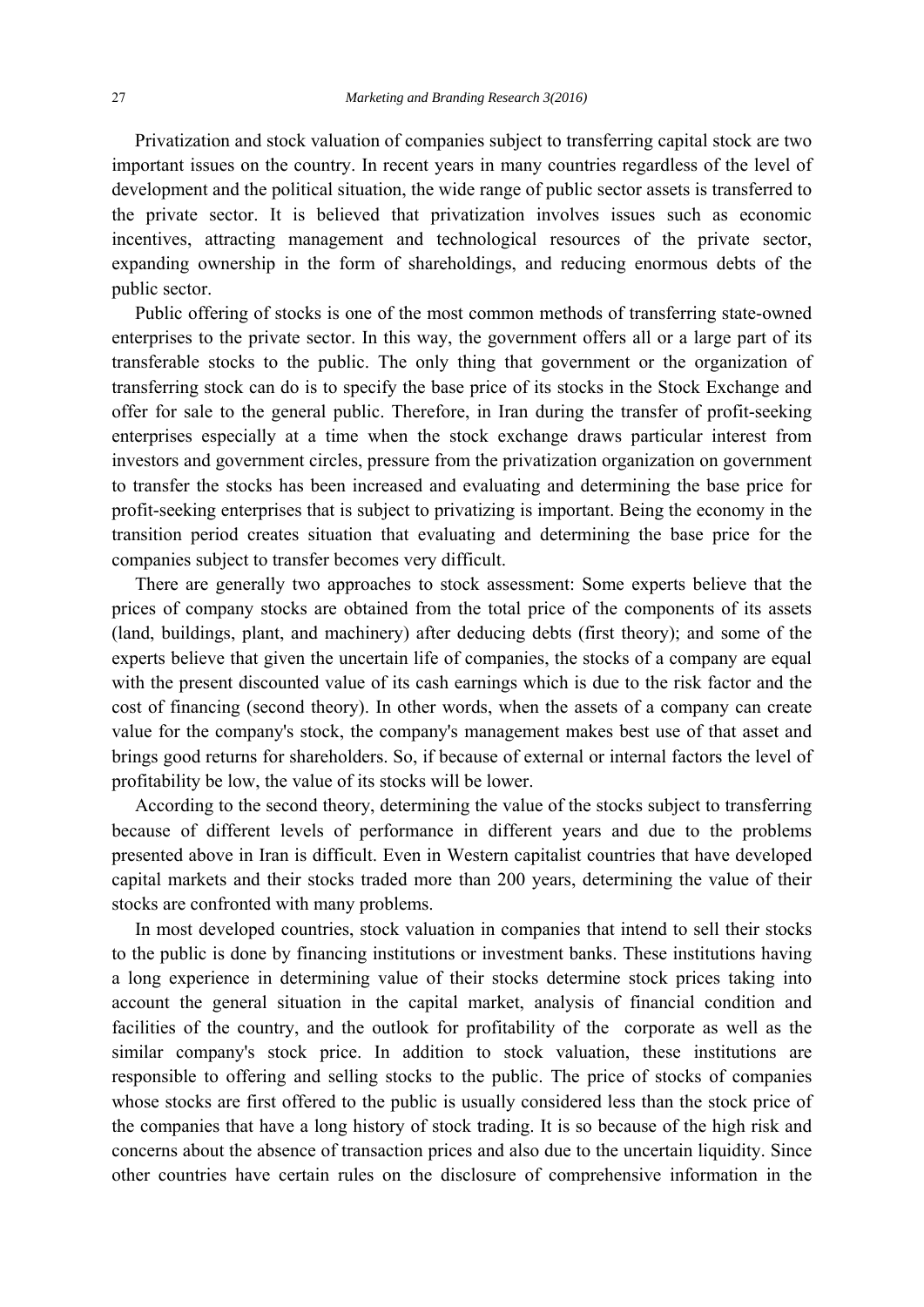companies whose stocks are offered to the public, this institutions are responsible for providing information manual about the company's affairs. This information is provided by its validity and its integrity is confirmed by the authorities; therefore, to a large extent people's confidence to invest in the stocks are increased.

 In Iran due to the nascent capital markets and lack of investment banks, Tehran Stock Exchange is held responsible for determining the base price. Unfortunately, the lack of full respect for scientific principles and regarding state institution's view in terms of stock valuation, have caused the price set for the stocks has no close and systematic association with the value of such stocks.

 Regarding the assumption of continuing activities of companies and being unlikely to dissolve companies, the value of stocks are usually determined on the basis of the time period of shares value receipt and the risk of future profits. For those shareholders who gain special interests through the control of the company, the value of company stock could be further from the present and future value.

 The most important task of the stock exchange is creating a consistent and efficient market for securities, so that at any moment securities can be traded with a fair price close to the previous transaction price. Therefore, the stock exchange must be able to provide sufficient liquidity for investors. In such a market, investors will be able to convert their securities into cash immediately or their assets will be invested in securities.

 Another important task of the stock exchange is determining the price of securities. Price in this market is determined based on purchase and sale orders (supply and demand) of securities. All orders for the purchase and sale of securities are sent to the stock exchange from around the country and stock prices are determined according to the amount of supply and demand. According to the information published on the market, an efficient market should continuously evaluate securities and reflect its effect on prices of securities; in other words, in the stock exchange, price of securities shows sensitivity to changes and various events.

 A variety of internal and external factors affect stock price. Internal factors include rate of return on assets, the amount of development plans and its rate of return, rate of financing or capital costs, management function, and the company's cash flow dividend, respectively. External factors involve inflation, the security of investment, tax rate on profits from stock, weaknesses and duplication of information, a brief coefficient, executive and regulatory risks, and stagnation.

 In stock exchange, there is a lot of sensitivity to the price trend. This led to regular analyses of developments relating to such a phenomenon. Securities analyst uses two methods for determining the value of the common stock. The first view is technical analysis or the Chartists. Chartists believe that there is no possibility to calculate the intrinsic value of stock. They believe that the market has undergone a quasi-psychological state and history always repeats itself. Historical trend of patterns repeat pricing process at any time. By examining past trends, future trends can be predicted. The aim is not just to determine longterm changes, but the purpose is the use of short-term opportunities and charting and obtaining process is the most famous used tool. The second view is the fundamental analysis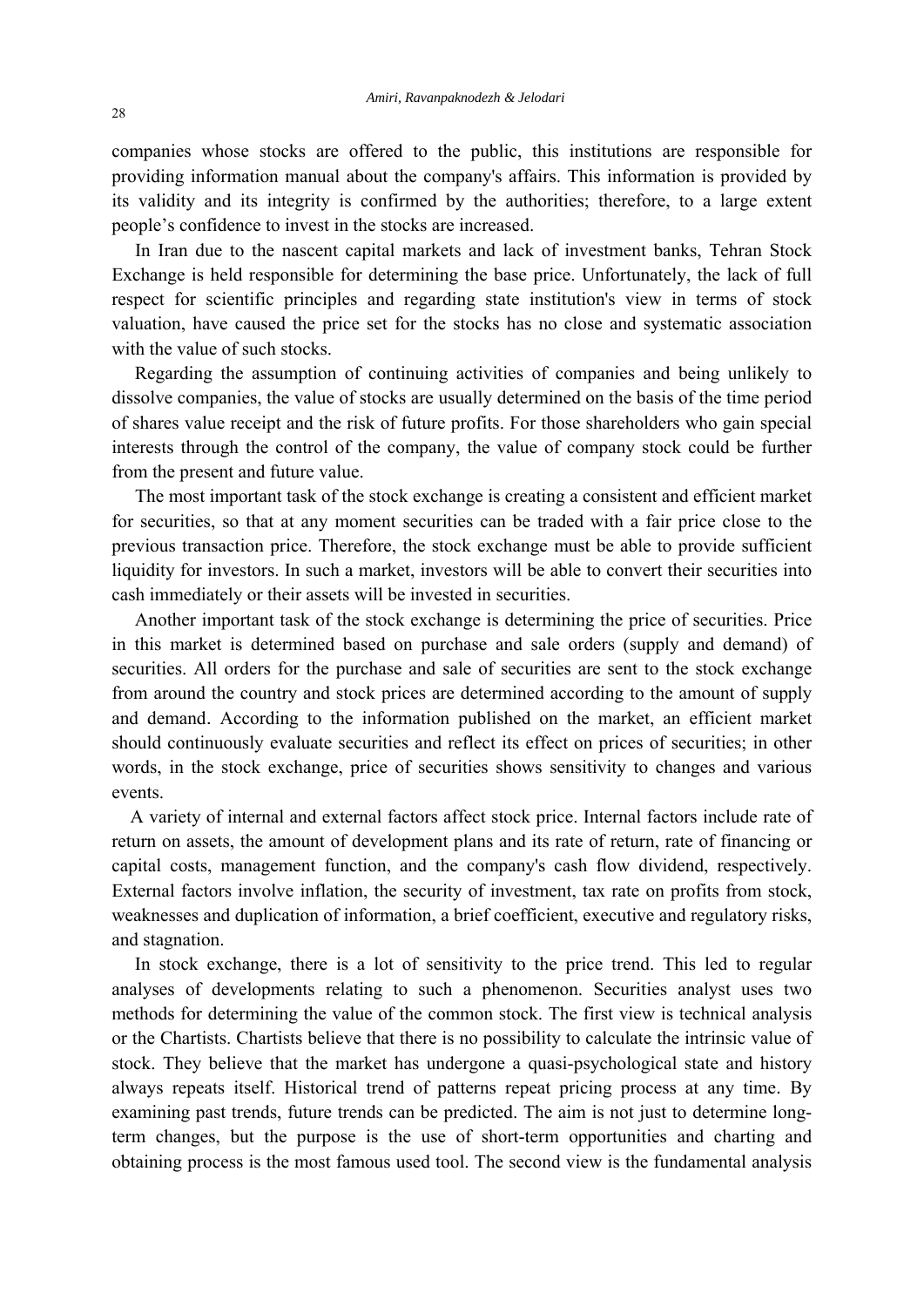or fundamentalists' views. This group believes that per share has intrinsic value. To determine the intrinsic value, it is necessary to study the firm and the whole economy deeply relying on all received information. They believe that stock prices have no specific trend and by studying historical trends, predicting the future price is impossible. Following this, the stock market has no memory and prices vary randomly. They consider chartists the diviners of the profession.

### **The Method for Determining Price in Tehran Stock Exchange**

In Tehran stock exchange pricing committee is responsible for determining the base price for the stocks listed in stock exchange. The formula used to determine the base price is as follows:

Value per share  $=\frac{EPS1}{w}$ 

 In this formula, EPS1 is the forecast of earnings per share in the following year and k is the discount rate or expected rate of return to shareholders. Three different rates (12%, 15%, and 18%) are respectively applied to determine the base, average, and ceilings prices. Recently, due to the stock market downturn and increased risk, K rates have been increased.

 To be able to do its duty properly, stock exchange must be effective and efficient. Many requirements which are necessary for an efficient stock exchange are as follows (Rao Romesh, 1989):

- 1) Ease of flow and broad access to information of market for the public
- 2) The balance between risk and return
- 3) Determining the price of securities based on supply and demand
- 4) The lack of a significant difference between price and value inherent in securities
- 5) The capability of market liquidity
- 6) No individual's ability to unilaterally change in prices

 These features, in fact, are created because of perfectly competitive markets which are highly similar to the stock exchange market. Therefore, a high degree of efficiency is resultant from a high degree of proximity of stock exchange market to perfectly competitive markets.

#### **The Literature Review**

One of the important questions raised for the form of financial investment decisions is related to the nature and behavior of securities prices, in particular, stocks. In this regard, various theories were proposed to make systematic the relationship between stock prices and factors affecting it such as return and risk. And, several studies were conducted to determine the stock price in Tehran Stock Exchange.

## **The Relationship between Systematic Risk of Common Stock and Stock Returns**

In This study, monthly returns and systematic risk factor of the stocks of companies listed in Tehran Stock Exchange were calculated for a period of 48 months from 2002 until the ends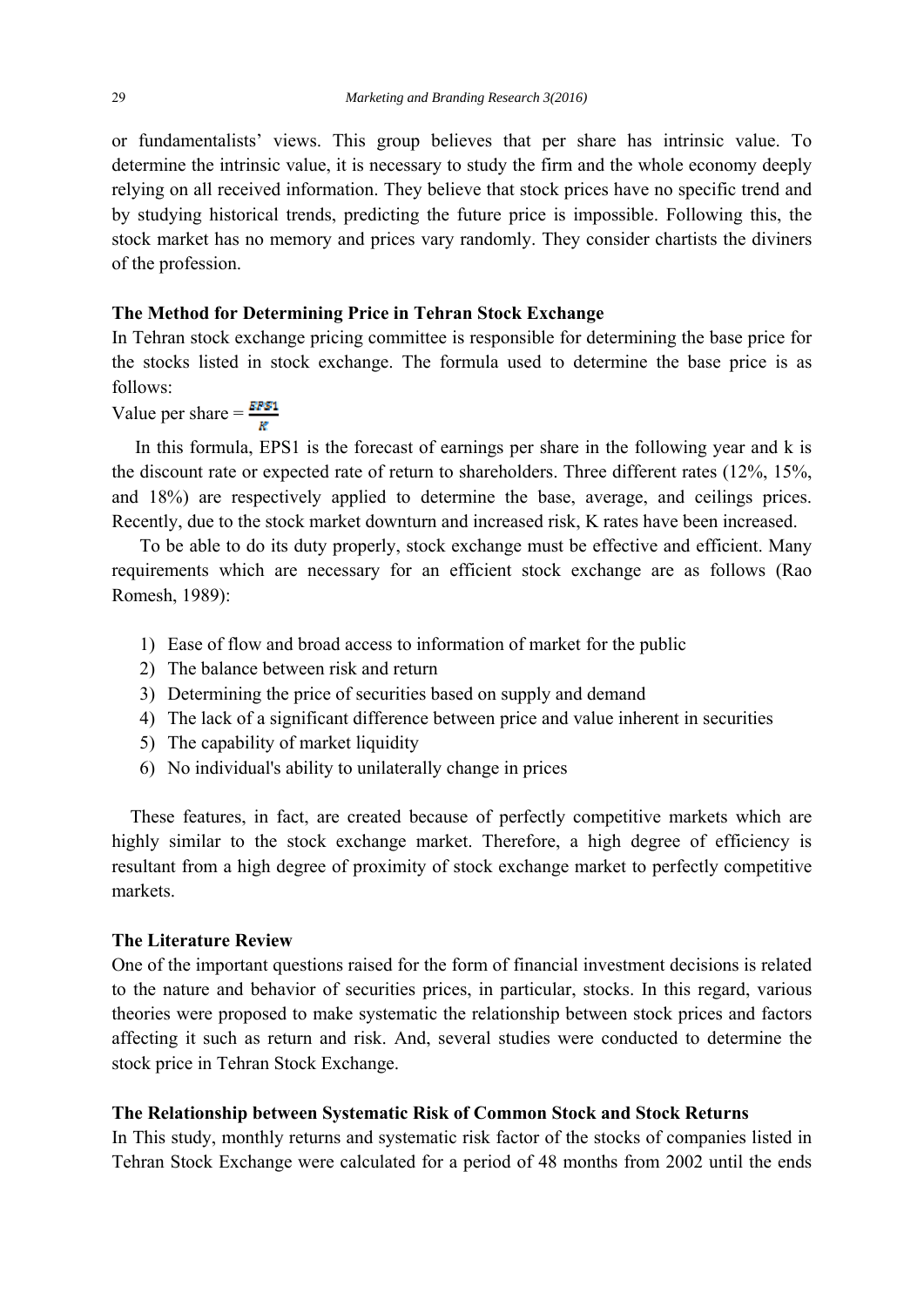of 2006. Then, the beta of these companies was divided for 8 portfolios and SML capital market line is drawn. Regarding the correlation between systemic risk and portfolio efficiency, the results showed a significant correlation between systemic risk and stock returns (Shafizadeh, 1996).

## **The Relationship between the Stock Price and the Intrinsic Value of Companies Listed in Tehran Stock Exchange**

This study included all companies in Tehran Stock Exchange during 2003-2006. In this study, stock values of companies that had significant ß were calculated and finally the relationship between price and value was tested. The result indicated that the null hypothesis was rejected and there was a significant correlation between price and value of stocks (Salami, 2002).

## **Evaluation of the Tendency of Systemic Risk of the Stocks in Tehran Stock Exchange**

This study included all companies in Tehran Stock Exchange during 2003-2007 and future betas of companies present in Tehran Stock Exchange were estimated based on adjusted historical betas, i.e. after adjusting for historical betas based on current and expected changes in the conditions and also the basic features of the company, the future beta is estimated. The result can be expressed as follows:

1. The systemic risk of company's stocks in Tehran Stock Exchange tended to a systemic risk of the market over time;

2. The distribution of stock returns of most companies over 2003 to 2007 was abnormal;

3. Simple regression model which was fitted to estimate the beta of a large number of companies was not significant (Panahi Jahanabad, 2007).

## **Determining the Intrinsic Value of the Stocks of Companies Listed in Tehran Stock Exchange for the Automobile Industry**

This study is based on logical and reasonable relations of traded prices of common stock of the company with their intrinsic value. In this study, the intrinsic value of the companies was calculated by different techniques such as discounted cash flows and H method. The result represented a logical relationship of the traded prices of stocks with the intrinsic value of company's stock of SAIPA and Iran Khodro as the largest Iranian auto manufacturer (Tahmasbi, 1998).

 Therefore, during recent years, many articles about pricing and stock price prediction developed that their aim was to offer models for the prediction of stock prices by regression model, neural networks, and other methods. In this context, Stewart (1990) examined the relationship between economic benefits and the market value of the company. He placed a sample of 613 companies in 25 portfolios and ranked them in terms of economic benefits and changes in the economic benefit. He found a strong correlation between economic profit and market value added (MVA) as well as a stronger correlation between changes in economic benefits and changes in the MVA. This deep correlation led the researchers to conclude that the MVA is largely consistent with economic benefits (Stewart, 1990).

30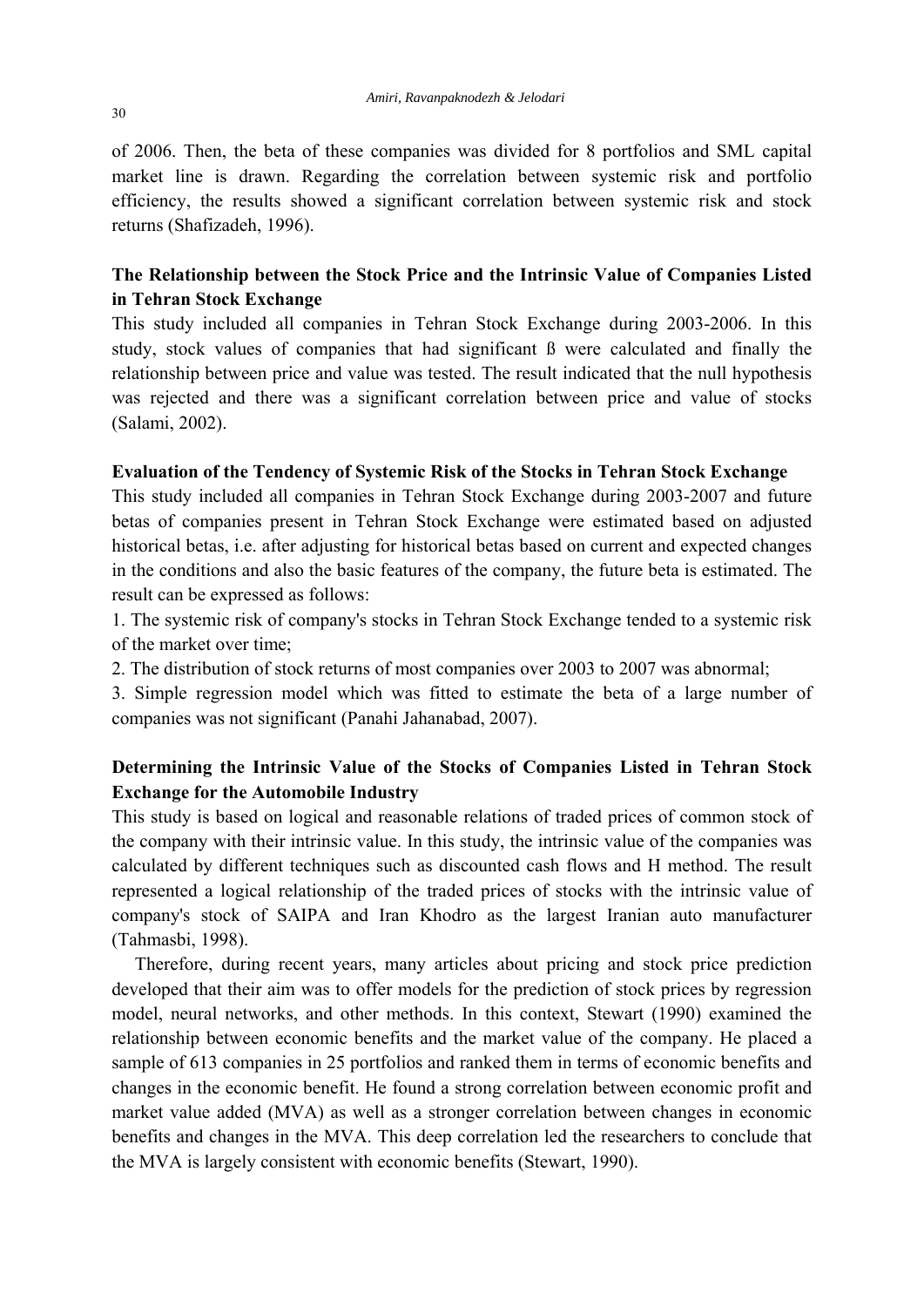Damodaran (1996) proposed the model of stock valuation i.e. stock price to sales (P/S) model that depends linearly on four main variables. These variables include the percentage of dividend, dividend growth rate, beta, and profit margins. Damodaran's model accounted 26/77٪ of the price changes for 1995. He also found that the coefficients of all variables were consistent with their expectations.

 Vaez, Abzari, and Jamali (1991) investigated the predictability of stock price, the efficiency rate, and how expectations are formed in Tehran Stock Exchange using the capital asset pricing model. First, the intrinsic value of the company's stocks were examined by using CAPM model; then, the relationship between the stock price and intrinsic value of stock were regarded for companies that their systematic risk was significant. In this study, the relationship between current and past returns of stock was tested to evaluate the performance and efficiency of the stock market. Finally, the formation of expectations using ECM model was investigated. The results revealed that within CAPM model, stock price changes was due to the intrinsic value of a stock.

 Blum and Friend (1973) as the first researchers of CAPM attempted to estimate beta and then, they formed portfolio based on the obtained beta. They placed the stocks which had low beta in one portfolio and stocks with high beta on other portfolio. Their study showed that through the creation of portfolio and diversification, investment risk is reduced. Although CAPM model states that in the calculation of the expected return, the width of the source is the risk-free rate of return and the beta coefficient is the expected market return minus the risk-free rate of return, however, researchers, namely Blume and Friend (1973), Fama and MackBeth (1973), and Fama and French (1992) revealed that the risk-free rate of return was greater than the width of the source and Stambaugh (1982) in his study on the width of the source showed that source width of the time-series regression for securities with low beta was positive and for securities with large beta it was negative.

 In 2004, CRPS Research Center estimated stocks beta of companies present in stock markets such as NYSE, AMEX, NASDAQ for the years 1928-2003; then, it held 10 portfolios based on the ranking of betas of companies, and after that it calculated the rate of return on portfolio for the coming 12 months. This process was repeated for the years 1928- 2003. The study indicated that the average of portfolio had inverse relationship with the historical beta. Sharpe's CAPM model says that source width is equal to the risk-free rate of return and the slope coefficient of the equation of the expected rate of return is equal to the excess of the expected rate of return in the market. CRPS Research Center used interest rates of America Treasury as risk-free return to estimate the regression of expected return during the years 1928-2003. The study found that the relationship between beta and average return for the portfolio was much less than Sharp's prediction. Returns for portfolio with low-beta were very high and for the portfolio with high beta was very low. For example, it was predicted that returns of the lowest beta portfolio (3/8%) was almost 11% and returns with the highest beta portfolio (8/16%) was equal to 13/7%.

 Fama and MacBeth (1973) assessed the linear relationship of beta and expected rate of return. For this purpose, they inserted square beta into the model and then, they analyzed their significance. Their study indicated that this parameter did not explain the expected rate of return.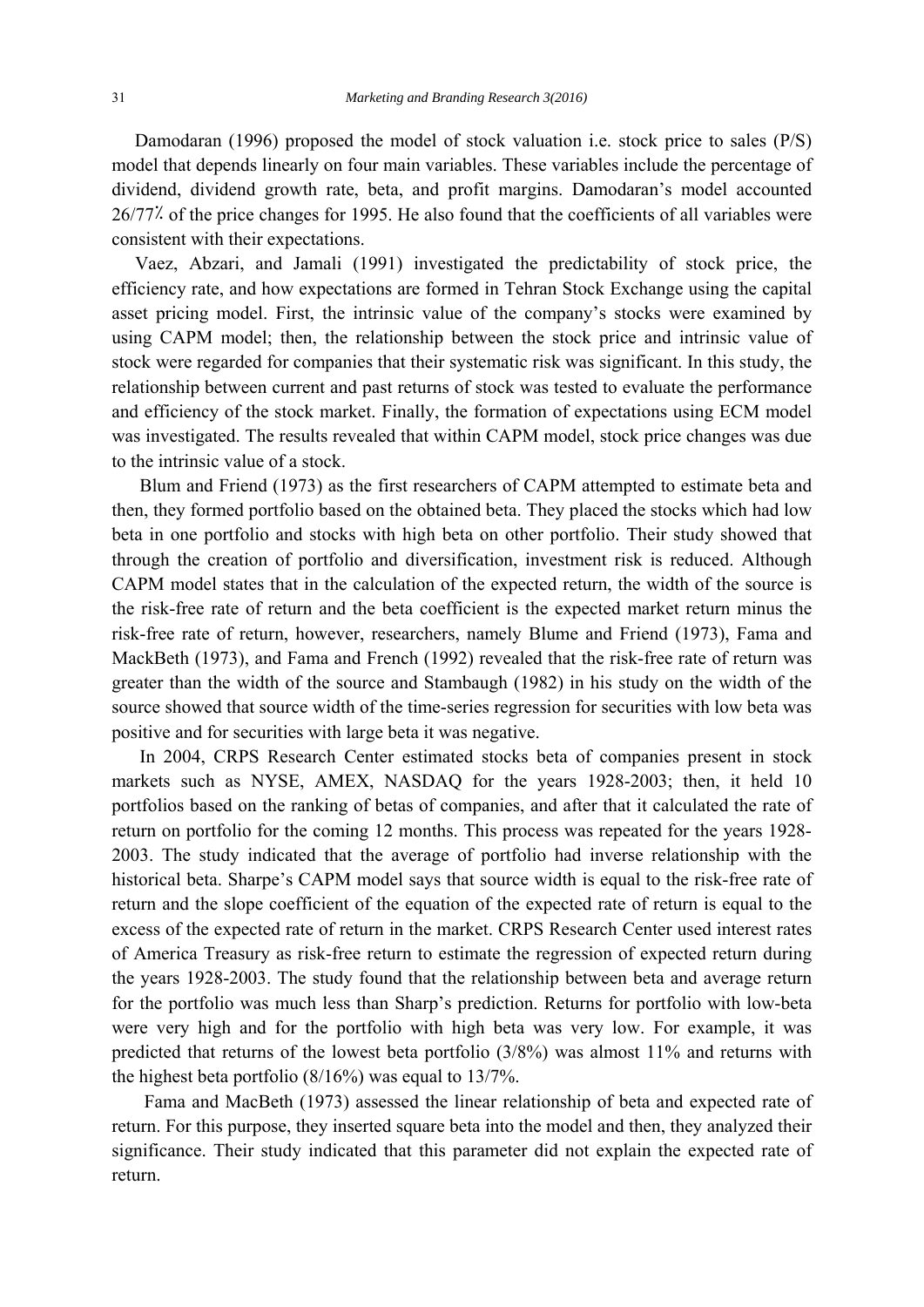Some researchers made objection to CAPM. In the first study done by Basu (1997), stocks were arranged based on the price per share ratio (E/P). Then, he showed that the future returns for share with a high ratio E/P were higher than the returns predicted by the CAPM model. In order to reject the CAPM, Banz (1981) confirmed that in the capital market, the average return of stocks of small companies was more than the amount predicted by the CAPM model.

 Fama and French (1995) offered empirical evidence of CAPM failure. They stated that the company size, the ratio of earnings of per share to the share price  $(E/P)$ , the ratio of debt to companies' assets and the ratio of book value to market value, and the amount of explaining the expected return were increased by ß. Chan, Hamao, and Lakonishok (1991) found a strong correlation between the book value to market value (B/M) of stock and average returns for the Japanese market. Also, Capaul, Rowley, and Sharpe (1993) revealed the same effect of ratio of book value to market value of the stock  $(B / M)$  for the stock market of four European countries. Sorensen and Williamson (1980) valued 150 stocks of companies listed in S & P400 in December 1980 using the present value of dividends. They comprised 5 portfolios enjoying the difference between the market price and the values obtained from the model. They observed that the portfolio which its intrinsic value exceeded the market value, revealed positive deviation of returns by the capital asset pricing model whereas the portfolio which its intrinsic value was less than market value showed a negative deviation.

 Kaplan and Roback (1995) offered evidence of the ability of the discounted cash flows model in explaining exchange value for 51 samples of stocks. The results showed that the median of the estimate of the value of the cash flow's model were 10% of the market value. And, this model functioned better compared to models based on comparable companies.

 Frankel and Lee (1998) in a study found that the abnormal returns compared to estimations based on earnings and book values or a combination of both explained a considerable part of stock price changes.

 Tehrani (1995) examined factors affecting the stock price in the stock exchange such as earnings per share, dividends, and growth rate and he found that earning per share and dividends on stocks were identified as the most influential factors.

 In another study done by Havasbeigi (1997), the value of stock and its intrinsic value during 1993-1996 based on Gordon model were compared. His main research hypothesis was that there is no significant difference between the transaction price and the intrinsic value. The results showed that in the years 1993 and 1994, there was a significant difference between the intrinsic value and the trading value, but in the years 1995 and 1996, there was a significant difference. This means that in the years 1993 and 1994, the model was efficient in the market and in 1995 and 1996, it was inefficient.

 Mojtahedzadeh and Jahankhani (2003) introduced the model of stimulus value, free cash flow, and economic value added. They expressed that the discounted cash flows model shows the true value of companies through discounting future cash flows. But this method of determining the value does not provide meaningful scale for assessing companies' performance and progress. Finally, they introduced the model of economic value added and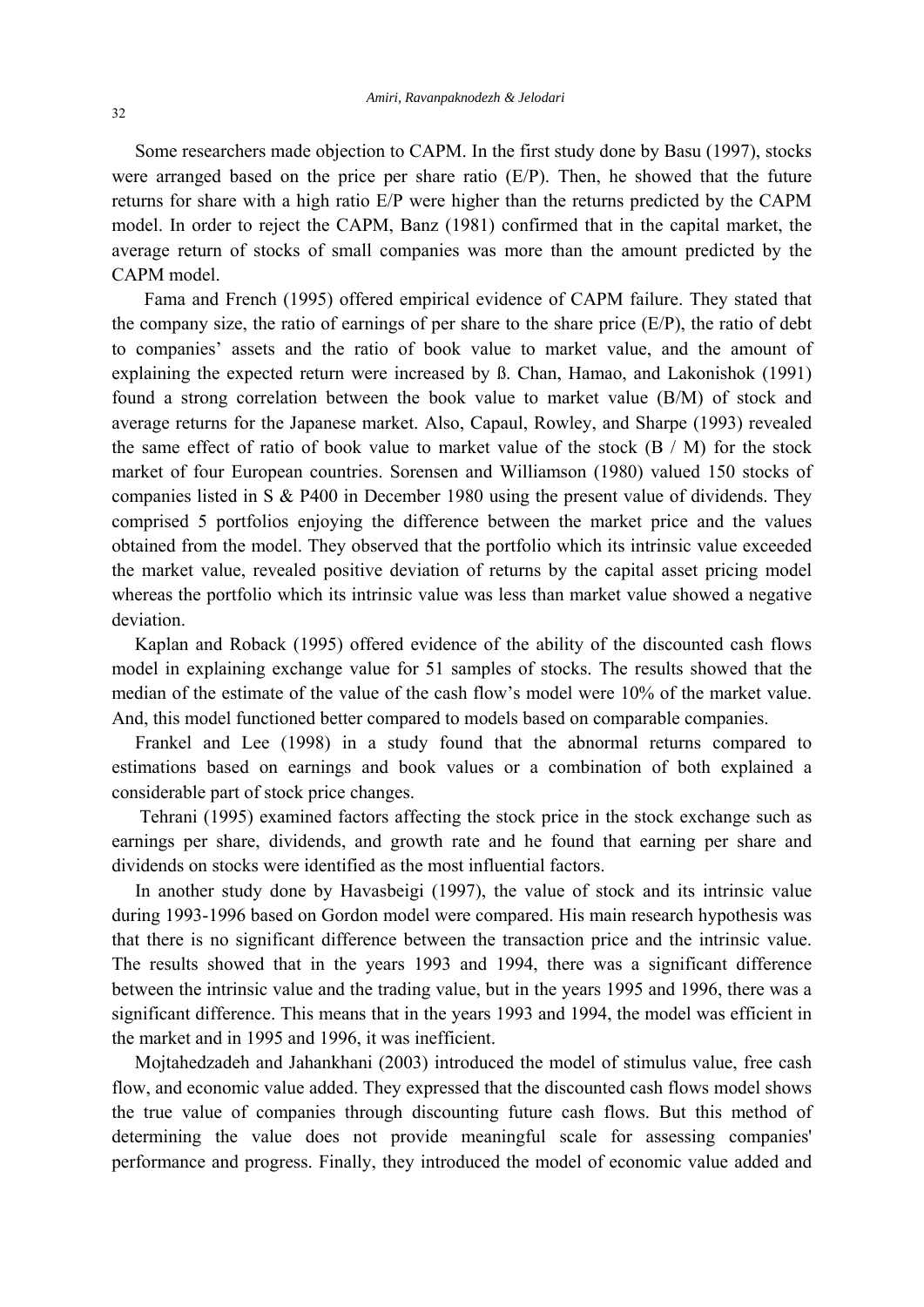suggested that this model offers a clear principle for evaluating the performance of a new investment project or implementing a new strategy.

 Also a lot of empirical research was done on the stock's price using different models. The models used include the random walk model and filter rules. In Random walk model, shortterm changes cannot be predicted and changes randomly move around their actual values. This does not mean that the price for a series of numbers is random; but basically, the prices are the best estimate for the true value. Theorists of this model argue that price changes are independent from each other and there is no correlation for price fluctuation. Price changes and thus returns are like a series of random numbers and cannot be predicted using past prices.

 For the first time, Roberts (1959) stated that the diagram of a series of numbers that randomly extracted a series of charts is like stock prices. He suggested to the Chartists that if they look for a particular trend in both diagrams, they will find these points.

 In another study by Osborne (1959) as a physicist, a number of stock prices were studied and it was found that these prices are consistent with the physical laws of motion of tiny particles. The variance of price changes in a relatively long time intervals increases with the square of the numbers over time. The concept of this increase was that the logarithm of the price changes is independent of each other. Fama (1970) also examined the daily stock price changes for 5 year and gained the correlation coefficient of +0/03.

 Using regression analysis, flow test and variance ratio test on the weighted index of stock in Taiwan Stock Exchange, Locke (1995) found evidences to confirm random walk hypothesis. In short, all the evidences from empirical research confirmed random walk hypothesis and showed that changes in stocks prices are largely independent of each other.

#### **Research Hypotheses**

According to the chosen model, the following four hypotheses are formulated:

**H1:** The price of stocks in Tehran Stock Exchange has no significant difference with the prices resulting from the application of present value model of future stock earnings.

**H2:** The price of stocks in Tehran Stock Exchange has no significant difference with the prices resulting from the application of the Gordon Model with the fixed growth rate.

**H3:** The price of stocks in Tehran Stock Exchange has no significant difference with the prices resulting from the application of Walter Evaluation Model.

**H4:** The price of stocks in Tehran Stock Exchange has no significant difference with the prices resulting from the application of the model on the basis of price to book value (P/B).

#### **Method**

The methodology used in this study was quasi-experimental design. To test stock valuation models, ordinary least square regression was used. The data generally were collected using the information in website of Tehran Stock Exchange. In order to analyze data, EViews software was used due to its ability in ensuring the absence of correlation and heterogeneity of variance. The value of the Durbin-Watson (DW) was applied to test correlation and ARCH test was used to evaluate the absence of the problem of unequal variants in the regression. In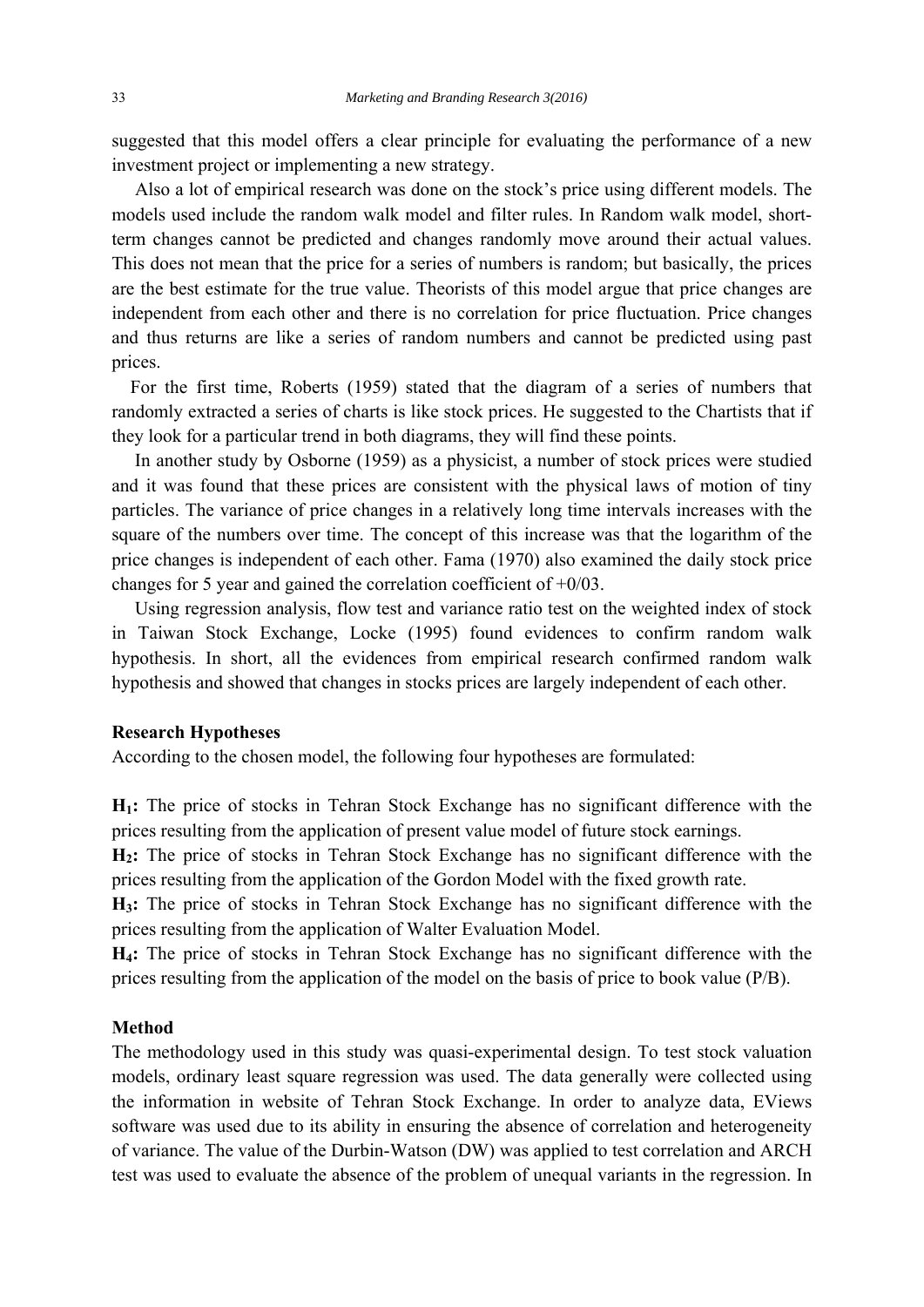addition, to determine the best model as well as the ranking, the adjusted coefficient of determination were employed and to test the basic conditions of regression equation, various tests such as t-test, LM test, Fuller test, and Perron test were used.

## **Participants**

The study population included all companies listed in Tehran Stock Exchange which have been active in the Stock Exchange from 2008 till 2013. On the basis of stratified random sampling, each industry was selected as category and using Cochran formula, sample size of 40 participants was determined from each category. The statistical sample was selected from six industry including food industry, chemical industry, non-metallic products, motorcycle, and heavy metals.

For sample selection, the following criteria were considered:

- 1. Companies' information is available for all years studied;
- 2. The fiscal year ended to March;
- 3. Trading interval should not be more than six months;
- 4. and it should not relate to financial intermediation

## **Research Models**

1) The present value of future stock returns

$$
P^{\nu} = \frac{D_1}{(1+K)^1} + \frac{D_2}{(1+K)^2} + \frac{D_3}{(1+K)^3} + \frac{D_4}{(1+K)^4} + \frac{D_5}{(1+K)^5} + \frac{D_6}{(1+K)^6}
$$

D1 ...  $D5$  = stock dividend for a period of 6 years (2008 to 2013), P6 = stock price at the end of the sixth year,  $K =$  rate of return expected by investors on a five-year period

2) Gordon valuation model with constant interest rate in future

$$
Pv+=\frac{D1}{(k-g)}
$$

 $D1$  = profit of the first studied year, k = rate of return expected by investors, g = dividend growth rate

3) Walter valuation model

$$
P_V = \frac{D + (B - D) r I k}{K}
$$

D = Price per share, E = earnings per share,  $r =$  internal rate of return,  $k =$  Rate of return expected by investors

4) The price to book value (P/B)

P/B=  $\alpha_0$ +  $\alpha_1$  Beta<sub>it</sub>+  $\alpha_2$  Growth<sub>it</sub>+  $\alpha_3$ ROE<sub>it</sub>+  $\alpha_4$  Payout<sub>it</sub>+ ε<sub>T</sub>

Beta<sub>it</sub> = systemic risk, Growth<sub>it</sub> = Dividend growth rate, Payout<sub>it</sub> = Percentage of dividend,  $ROE_{it}$  = return on equity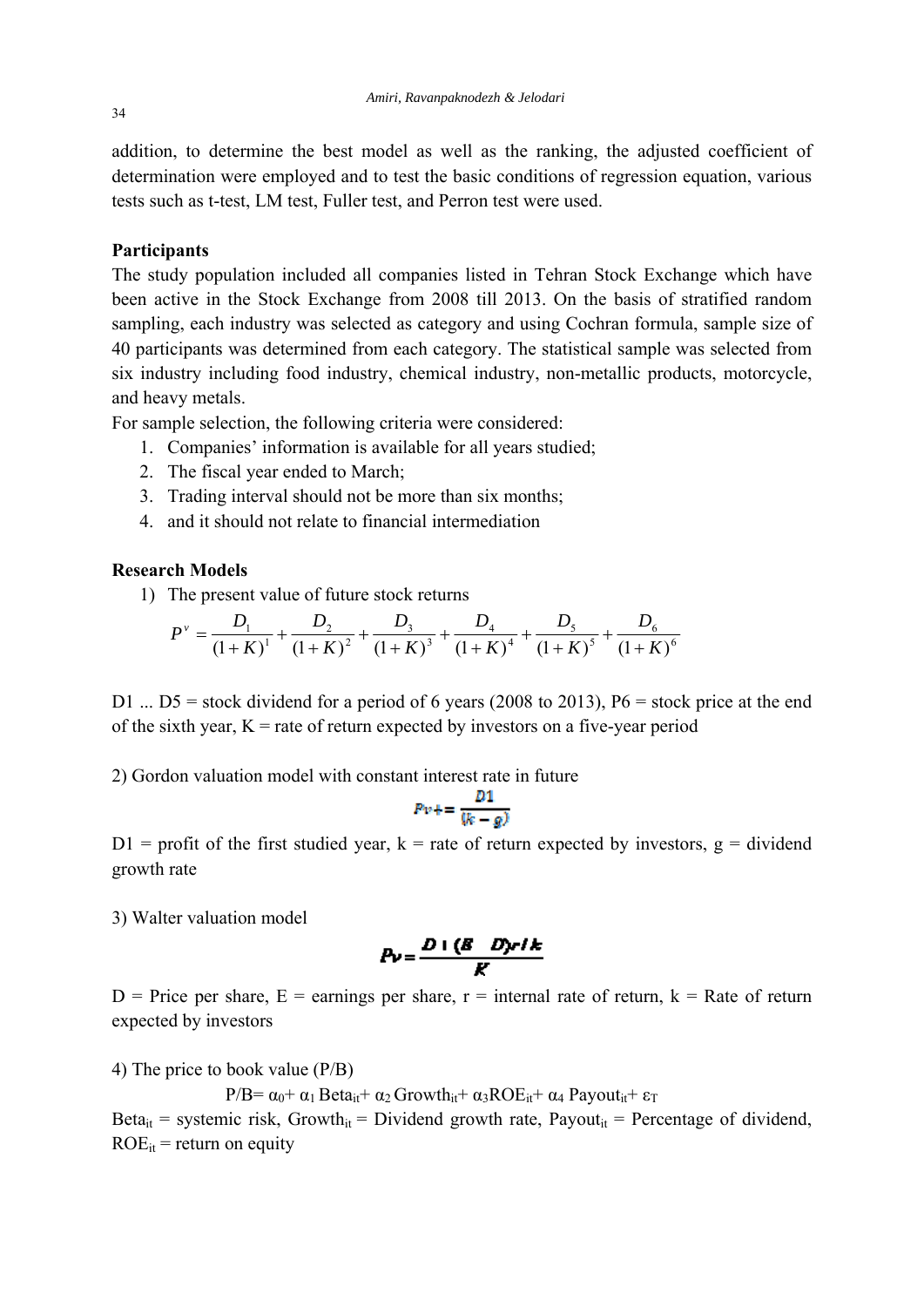### **Data Collection**

To collect the required information, the questionnaires made by the researcher himself consisting of twenty-seven questions and also the stock valuation models were employed. To assess the reliability of valuation models questionnaire, Cronbach's alpha coefficient was used in SPSS software and the reliability was determined as 0/94. To check the validity of the questionnaire, the content validity was used. For this purpose, five experts in management made their corrective recommendations to the questionnaire. In a preliminary test, 30 questionnaires were distributed among the population. Validity was verified by examining internal consistency and to analyze the data, both descriptive and inferential statistics were used. Descriptive statistics were used for the analysis of properties of the data collection and inferential statistics were used for statistical analysis of questionnaire. The research data of companies listed in Tehran Stock Exchange were gathered using the information website of Tehran Stock Exchange and also by the use of Tadbirpardaz software. Publications, annual reports and other reports of Tehran Stock Exchange, and audited financial statements of company were used too.

#### **Results**

**H1:** Comparison of prices from the present value model of future cash flows with the market price assuming expected rate of return resulting from capital asset pricing

 Table 1 shows the distribution frequency of the price difference resulting from the present value model of future cash flows compared to the market price assuming the expected rate of return resulting from capital asset pricing model.

#### Table 1

*The Distribution Frequency of the Price Difference Resulting from the Present Value Model of Future Cash Flows Compared to the Market Price Assuming the Expected Rate of Return Resulting from Capital Asset Pricing Model* 

| The Range of Changes<br>(Percentage) | The Difference of the Theoretical<br>Value with the Base Price | Number of<br>Companies |      | Fc | fc   |
|--------------------------------------|----------------------------------------------------------------|------------------------|------|----|------|
| Less than- $20\%$                    | PV < P0                                                        | 14                     | 0.35 | 14 | 0.35 |
| Between $20\%$ to 0                  | PV > P <sub>0</sub>                                            | 6                      | 0.15 | 20 | 0.5  |
| Between $0$ to $20\%$                | PV > P()                                                       |                        | 0.05 | 22 | 0.55 |
| More than $20\%$                     | PV < P0                                                        | 18                     | 0.45 | 30 |      |

 Table 1 represents that in eight companies (20% of all companies), valuation model offered a price nearly similar to market price (with a difference of 20%), eighteen companies (45% of all companies) valuation model offered a price more than the market price (more than a difference of 20%), and in fourteen companies (35% of all companies) valuation model offered a price less than the market price (more than a difference of 20%).

 The most expensive market price compared to the valuation model was related to Pars and Primrose chemical company and the cheapest price was related to Fiber Company.

**H2:** Comparison of the price of the Gordon model with the market price assuming the rate of return of the capital resulting from capital asset pricing model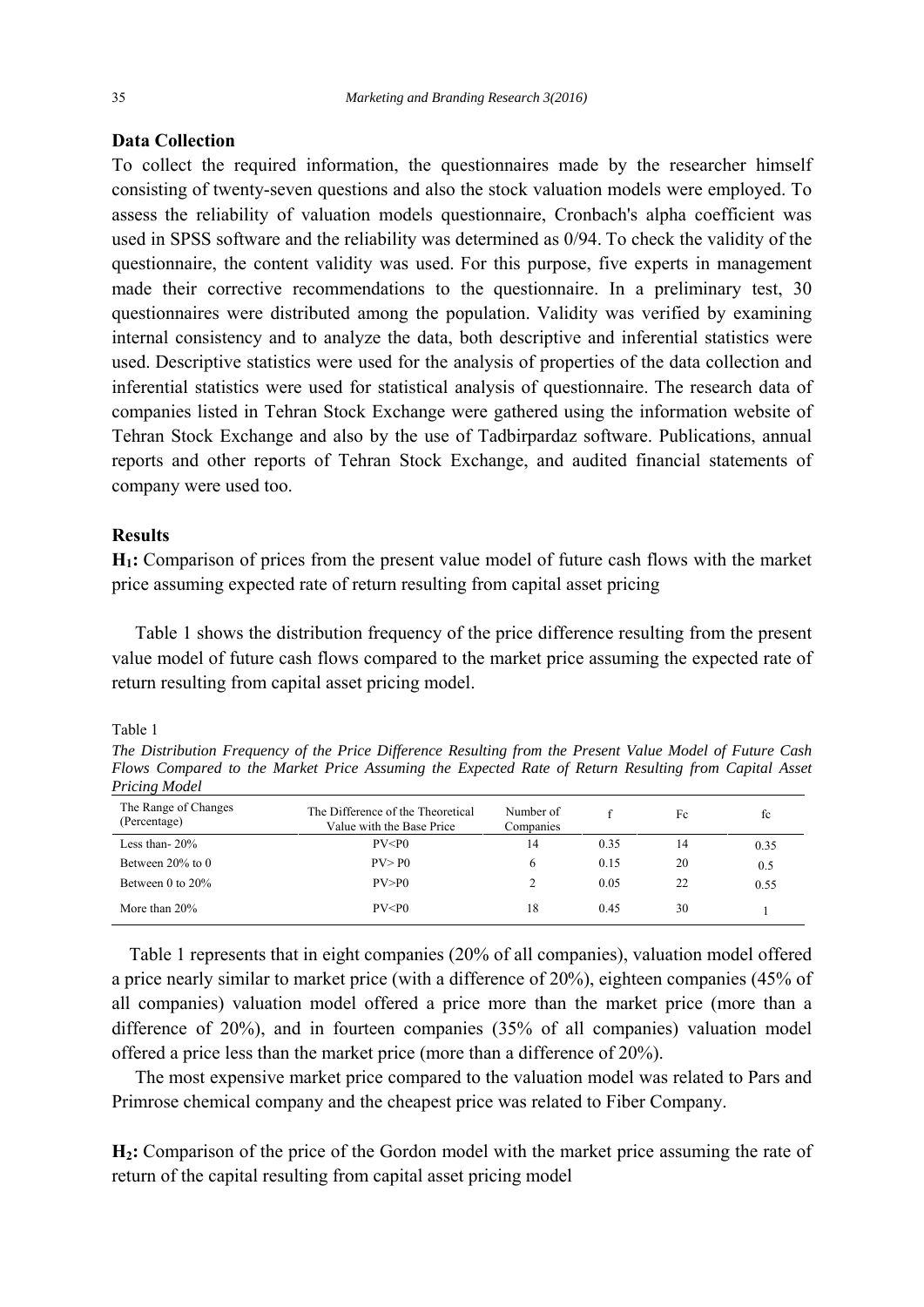Table 2 presents the frequency distribution of the price difference resulting from Gordon model compared to market price assuming expected rate of return resulting from capital asset pricing model

#### Table 2

*The Frequency Distribution of the Price Difference Resulting from Gordon Model Compared to Market Price Assuming Expected Rate of Return Resulting from Capital Asset Pricing Model* 

| The Range of Changes<br>(Percentage) | The Difference of the<br>Theoretical Value with the<br><b>Base Price</b> | Number of<br>Companies |       | Fc | fc    |
|--------------------------------------|--------------------------------------------------------------------------|------------------------|-------|----|-------|
| Less than- $20\%$                    | PV < P0                                                                  | 20                     | 0.5   | 20 | 0.5   |
| Between $20\%$ to 0                  | PV > P <sub>0</sub>                                                      |                        | 0.75  | 23 | 0.575 |
| Between $0$ to $20\%$                | PV > P <sub>0</sub>                                                      |                        | 0.5   | 25 | 0.625 |
| More than $20\%$                     | PV < P0                                                                  | 15                     | 0.375 | 40 |       |

 Table 2 reveals that in five companies (12.5% of all companies) Gordon model offered a price nearly similar to market price (with a difference of 20%), in fifteen companies (37/5% of all companies) the model offered a price more than the market price (more than a difference of 20%), and in 20 companies (50% of the companies), the model offered a price less than the market price (more than a difference of 20%).

 The most expensive price compared to price model was related to Hekmatan Sugar Company and the cheapest price was related to Paxan Company.

**H3:** Comparison of the price resulting from Walter model with market price assuming a rate of return resulting from the capital asset pricing model

Table 3 illustrates the frequency distribution of the price difference resulting from Walter model compared to assuming a rate of return resulting from the capital asset pricing model.

Table 3

| The Range of Changes<br>(Percentage) | The Difference of the<br>Theoretical Value with the<br>Base Price | Number of<br>Companies |       | Fc | fc    |
|--------------------------------------|-------------------------------------------------------------------|------------------------|-------|----|-------|
| Less than- $20\%$                    | PV < P0                                                           |                        | 0.175 |    | 0.175 |
| 0 to $20\%$                          | PV > P <sub>0</sub>                                               | 8                      | 0.2   | 23 | 0.375 |
| 0 to $20\%$                          | PV > P <sub>0</sub>                                               |                        | 0.05  | 25 | 0.425 |
| More than $20\%$                     | PV < P0                                                           | 23                     | 0.575 | 40 |       |

*The Frequency Distribution of the Price Difference Resulting from Walter Model Compared to Assuming a Rate of Return Resulting from the Capital Asset Pricing Model* 

 Table 3 shows that only ten companies (25% of all companies) of Walter Model offered a price nearly similar to the market price (with a difference of 20%), twenty three companies (57.5% of all companies) of the model offered a price more than the market price (more than a difference of 20%), and in seven companies (17.5% of all companies), the model offered a price less than the market price (more than a difference of 20%).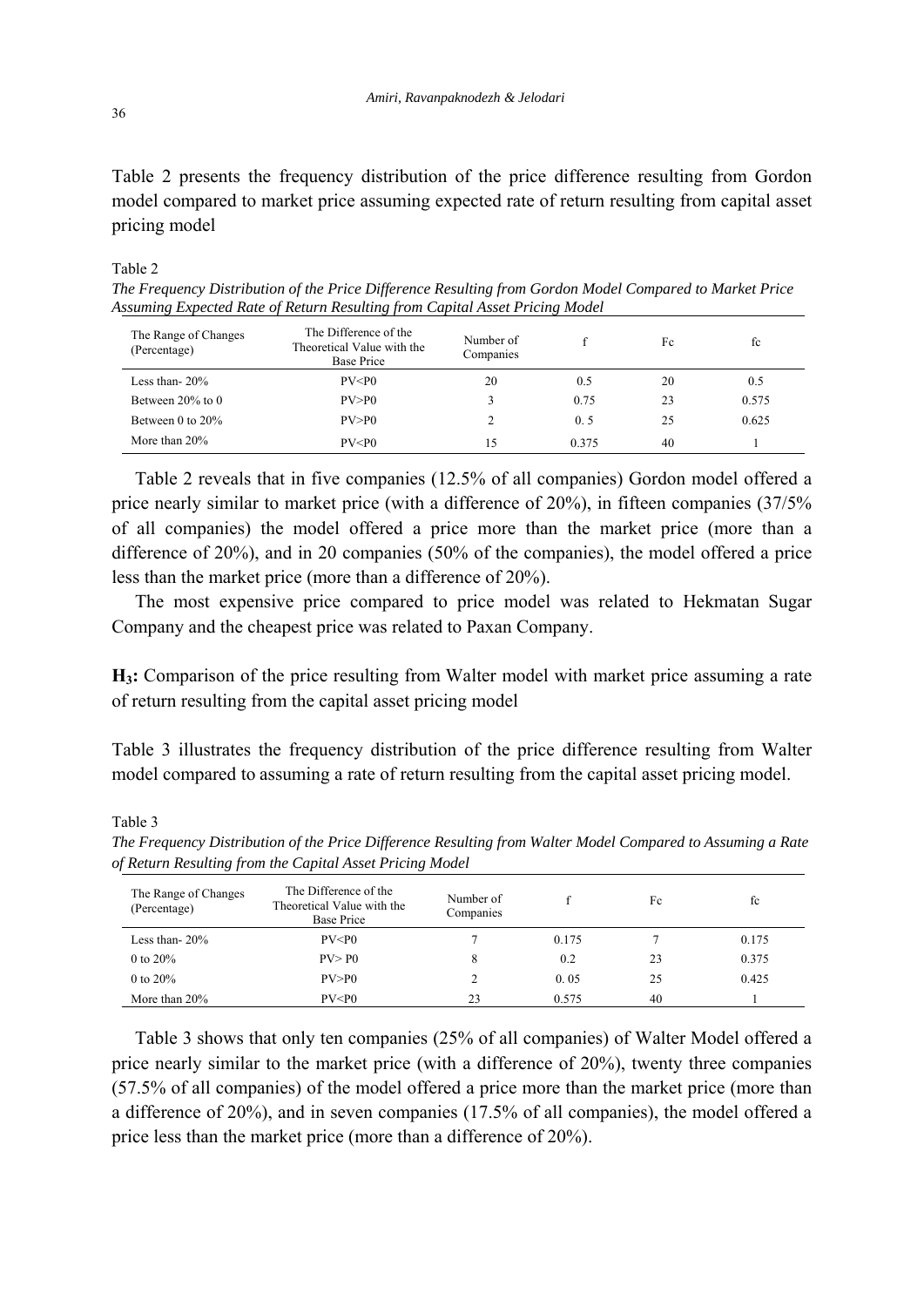Meanwhile, the most expensive price compared to the market price was related to the Hekmatan Sugar Company and cheapest price was related to Fiber Company.

**H4:** The result of P/B model indicated that the company's growth and return on equity played a significant role in determining the P/B ratio. The coefficient of determination for several years is arranged as 29%, 45%, 76%, 81%, 51%, 80%, respectively which is relatively high. Adjusted coefficient of determination for the combined data was 80%. The results obtained from this model are compatible with Damodaran's results (1996).

P/B=  $\alpha_0$ +  $\alpha_1$  Beta<sub>it</sub>+  $\alpha_2$  Growth<sub>it</sub>+  $\alpha_3$ ROE<sub>it</sub>+  $\alpha_4$  Payout<sub>it</sub>+ ε<sub>T</sub>

|                   | The Results of P/B Ratio            |              |              |              |             |                       |      |
|-------------------|-------------------------------------|--------------|--------------|--------------|-------------|-----------------------|------|
| Durbin-<br>Watson | The coefficient<br>of determination | Payoutit     | ROEit        | Growthit     | Betait      | $\alpha$ <sup>0</sup> | Year |
| 2.12              | 0.80                                | $\mathbf{0}$ | 3.72         | $-0.78$      | 0.02        | 0.63                  | Pool |
|                   |                                     | (0.02)       | $(11.24)$ ** | $(-3.22)$ ** | (0.3)       | $(6.4)$ **            |      |
| 1.78<br>0.78      |                                     | 0.01         | 14.16        | $-3.19$      | $-0.15$     | $-1.65$               | 1387 |
|                   |                                     | (0.4)        | $(12.22)$ ** | $(-1.47)$    | $(-0.2)$    | $(-0.98)$             |      |
| 1.97              | 0.46                                | $-0.01$      | 8.03         | 2.59         | $-3.7$      | 1.75                  | 1388 |
|                   |                                     | $(-0.31)$    | $(6.74)$ **  | (0.94)       | $(-1.9)*$   | (1.35)                |      |
| 2.39<br>0.80      |                                     | $-0.01$      | 10.39        | 0.2          | $-0.85$     | $-0.97$               | 1389 |
|                   |                                     | $(-1.74)$    | $(13.99)$ ** | (0.14)       | $(-1.19)$   | $(-1.8)$              |      |
| 2.37              | 0.74                                | $\mathbf{0}$ | 8.27         | $-2.42$      | $-0.36$     | $-0.34$               | 1389 |
|                   |                                     | $(-0.73)$    | $(12.06)$ ** | $(-1.56)$    | $(-0.51)$   | $(-0.69)$             |      |
| 2.19<br>0.40      |                                     | $\mathbf{0}$ | 4.5          | $-0.15$      | 0.03        | 0.5                   | 1390 |
|                   |                                     | (0.72)       | $(4.81)$ **  | $(-0.18)$    | (0.22)      | $(1.71)^*$            |      |
| 2.09              | 0.22                                | $\mathbf{0}$ | 3.1          | $-2.56$      | 0.69        | 0.89                  | 1392 |
|                   |                                     | $(-.27)$     | $(2.73)$ **  | $(-2.61)$ ** | $(2.62)$ ** | $(2.82)$ **           |      |

Table 4 presents the results of P/B Ratio.

*Note:* \* and \*\* show the error level of 1% and 5%, respectively and the numbers in the parentheses indicate the size of the t-statistic.

## **Conclusion**

The aim of this study was to compare the price of stocks in Tehran Stock Exchange with the prices resulting from various theoretical models. In this regard, four valuation models introduced in the theory of financial management were selected and real information of the companies was placed in each of the models during study period and stock prices obtained from the model were compared with the market price and finally it was observed that there was no conformity between prices in the market with the prices of the models. Some factors including the inability of the market to provide timely and useful information to predict future cash flows, investors' unawareness of theoretical models of valuation, investors' inability, the use of information and financial indicators to measure the expected rate of return and investment risk, emerging capital market, and high risk of investment by managers are among the most important factors upon which the truth behind activities of the market of securities transactions is different from the theoretical foundations.

Table 4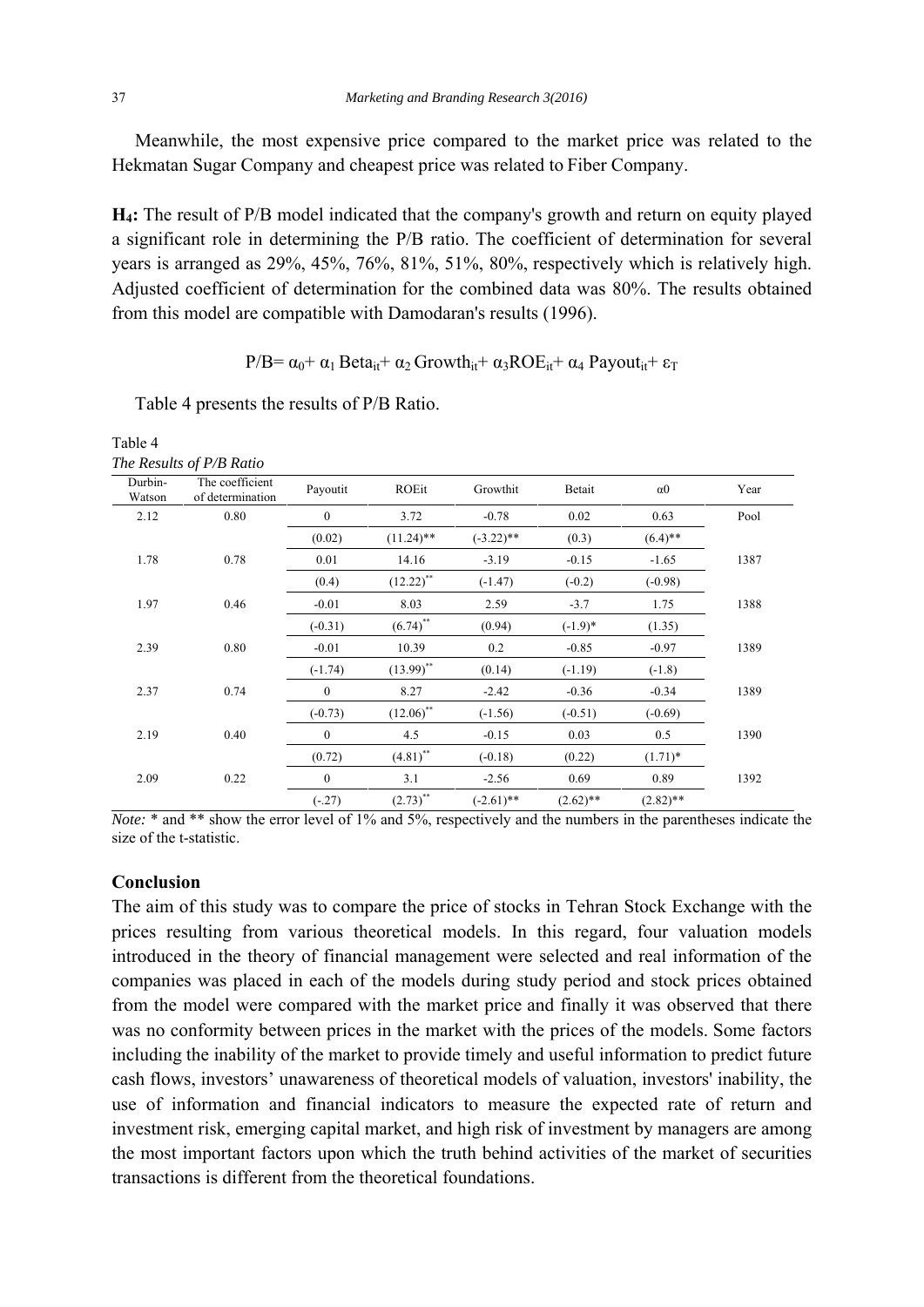In this study, according to the estimated regression equation for the companies operating in Tehran Stock Exchange based on monthly data of 2008-2013 for a period of six years, the relationship between the stock price and the intrinsic value of stocks using theses four models is included as follows:

 Greater t-value of variable coefficient of stock value as well as significant F represents that it is influenced by the changes in the intrinsic value of the stock price within the framework of the CAPM model.

 According to the definition of the efficiency of the stock market, if their efficiency which is affected by changes in stock prices yield significant relationship with their performances in the past, the market is inefficient. The companies which have significant beta, if they come into account as example, it happens only for Sufian cement companies, Alborz investment SAIPA, petrochemical investment and Qazvin glass. Therefore, the market has no required efficiency.

 However, when the stock price changes are due to the intrinsic value of stock, it implies the market efficiency. So, according to the above criteria, the market is efficient. In justifying observed contradiction, it should be noted that efficiency is searchable in a static and dynamic context. Thus, if in a given time period, e.g. April 2014, there was a significant relationship between stock price and intrinsic value, it is concluded that Tehran Stock Exchange in April 2014 was statically efficient. In this context, regulation policies of stock market should be focused on providing dynamic efficiency. On the other hand, the stock market at a specific time (in this study, the years 2008-2013) was inefficient because of the relationship of stock returns at a particular period with the previous period. In general, the market at a specific time period can be effective but not efficient in a long-term period.

 As mentioned above, in most of the surveyed companies, stock returns had a significant relationship with its past returns. However, according to ECM model, when the ECT coefficient which represents the speed of adjustment is close to -1, it indicates that a large amount of errors of earlier period have been adjusted in each period. Therefore, the adjustment to the balance is done quickly. In the current study, ECT coefficient of the companies is close to -1. Thus, the errors of the prior period are adjusted in the current period and people in shaping their expectations largely do not repeat past errors. That is, the speed of adjustment of errors in the adaptive expectations model is high. Based on the research results, none of these valuation models (model 1, 2, and 3) provide a price close to market prices. And, in the comparison of the results, it can be concluded that in case of the rate of the return of capital asset pricing model, the price resulting from Walter model is closer than the other two models to the market price. This model provides a sample price close to the market price for ten companies from forty companies, whereas this number is indicative of the present value of future cash flows of eight companies and also five companies using Gordon model.

 In the case of using the expected rate of return resulting from capital asset pricing model, it is observed that in the present value of future cash flows models and Walter model, the price resultant from the model is more than the market price for most companies and only Gordon model provides a price less than the market price; so that the price resultant from the present value model of future cash flows for eighteen companies, i.e. 45% of the all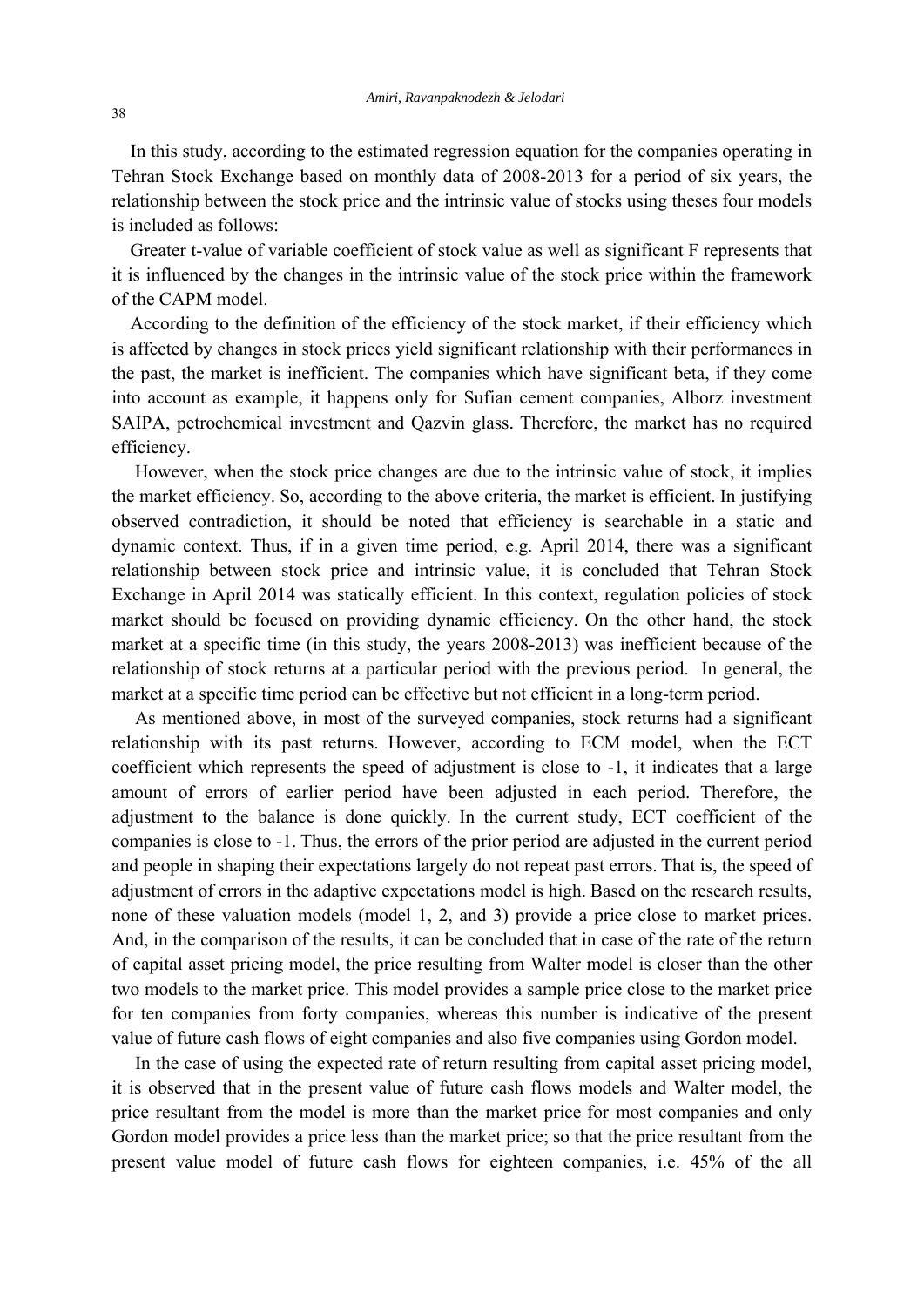companies is more than the market price and for the fourteen companies, i.e. 35% of all companies is less.

 The price resultant from Gordon model for twenty companies, i.e. 50% of all companies are less than the market price and the price resultant from Walter model for twenty three companies i.e. 57.5% of all companies is more than the market price.

 In Iran, variables of earnings per share, dividend per share, systemic risk, net profit margin, and return on equity are the major factors in determining stock prices of listed companies in Tehran Stock Exchange.

 To activate the stock market, it is recommended that Tehran stock exchange officials refrain as much as possible to determine the base price of stock and leave it to the professional independent organization. Following this, if it is inevitable to determine the base price of the stock at the absence of these organizations, it is suggested that according to the analysis of the mentioned industry and company, discount rate appropriate to the risk of investing in stocks must be calculated as well as the growth rate of future earnings commensurate with the increase of the strength of corporate profits and using a relevant formula, the value of each stock must be determined.

 Instead of controlling the fluctuation of stock prices in the stock market, it will be better to provide an appropriate condition for the professionals to be active in market and gradually increase the number of people who have the expertise to assess the stock. Given that the value of the stock is not possible without accurate and timely information, the management of stock exchanges should make highly intensive efforts to persuade or compel the company to release the right information and the information should be updated for the short periods of three months too. Following this, the stock exchange should provide the condition of creating financial service institutions and investment companies which their main tasks are the analysis of political, economic, and financial information and make recommendations for buying and selling stocks. Managers and planners of Stock Exchange as well as economic planners should adopt appropriate strategies to achieve efficiency in stock exchange as the infrastructure of investment development. Investors with analytical review of data and estimates of future status should intend to buy or sell them and also, the non-quantitative factors should be considered in the future studies.

#### **References**

- Banz, R. W. (1981). The Relationship between return and market value of common stock *Journal of Financial Economics*, *9*(1), 3–18.
- Basu, S. (1977). Investment performance of common stocks in relation to their price-earnings ratios: A test of the efficient market hypothesis. *The Journal of Finance*, *32*(3), 663–682.
- Blume, M. E., & Friend, I. (1973). A new look at the capital asset pricing model. *Journal of Finance*, *28*(1), 19–33.
- Capaul, C., Rowley, I., & Sharpe, W. F. (1993). International value and growth returns. *Financial Analysts Journal*, *49*(1), 27–36.
- Chan, L. K. C., Hamao, Y., & Lakonishok, J. (1991). Fundamentals and stock returns in Japan. *Journal of Finance*, *46*, 1739–1764.
- Damodaran, A. (1996). *Investment valuation: Tools and techniques for determining the value of any asset*. New York: John Wiley & Sons.

Fama F. E. (1970). The behavior of stock market prices. *Journal of Business*, *38*, 34–105.